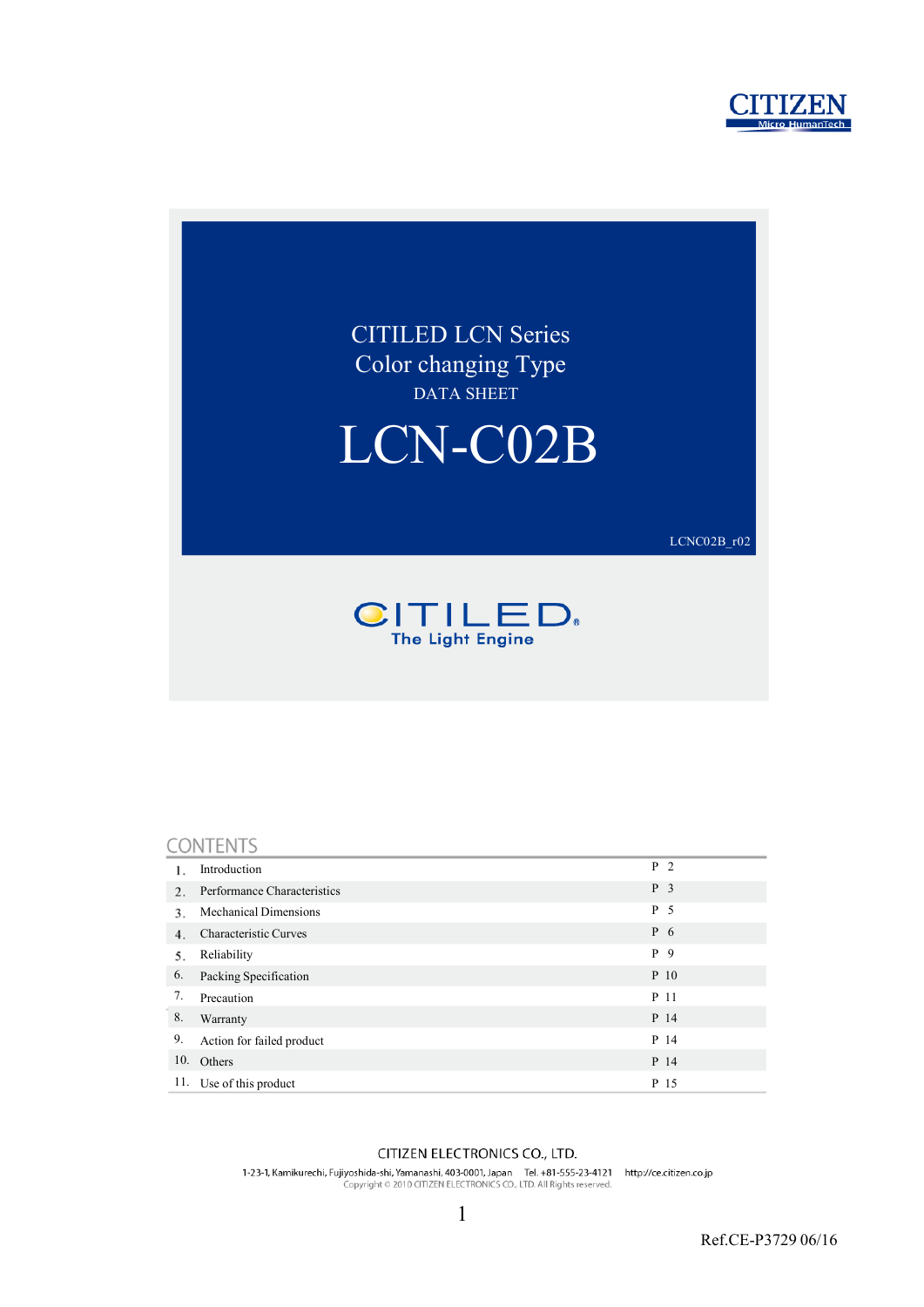

#### **Product Nomenclature**



|                   | LCN               | O                 | 02                | - B            |
|-------------------|-------------------|-------------------|-------------------|----------------|
|                   | $\lceil 1 \rceil$ | $\lceil 2 \rceil$ | $\lceil 3 \rceil$ | [4]            |
| 111               | Product shape     |                   |                   | LCN            |
| $\lceil 2 \rceil$ | <b>Mount</b> Type |                   |                   | C: Cluster     |
| [3]               | Lm category       |                   |                   | $02: 2,000$ lm |
| 14                | Version           |                   |                   | Internal code  |
|                   | Cool white color  |                   |                   | 6,500K         |
|                   | Warm white color  |                   |                   | 2,700K         |

## **1. Introduction**

## **1-1. Product Description**

This product (LCN) is comprised of two different CCTs, and is to be driven using the 4 terminals which are shown in Page 5.

### **1-2. Features**

- ・Mechanical Dimensions : 20.0 x 20.0 x 1.7 (mm)
	-
- ・Package Structure : Aluminium Base Chip on Board
	-
- ・Aluminum Base: : Aluminum PWB
- ・Connection to Heat Sink : M3 screw, using thermally conductive glue is recommended ・CRI (Ra) : Min.80
- 
- ・Cool white color : 6,500K (IF=700mA)
- ・Warm white color : 2,700K (IF=700mA)
- ・Chromaticity Range : 3-step(2700K) & 5-step(6500K) MacAdam Ellipse
- ・Thermal Resistance : 2.3 C/W
- 
- ・RoHS compliant

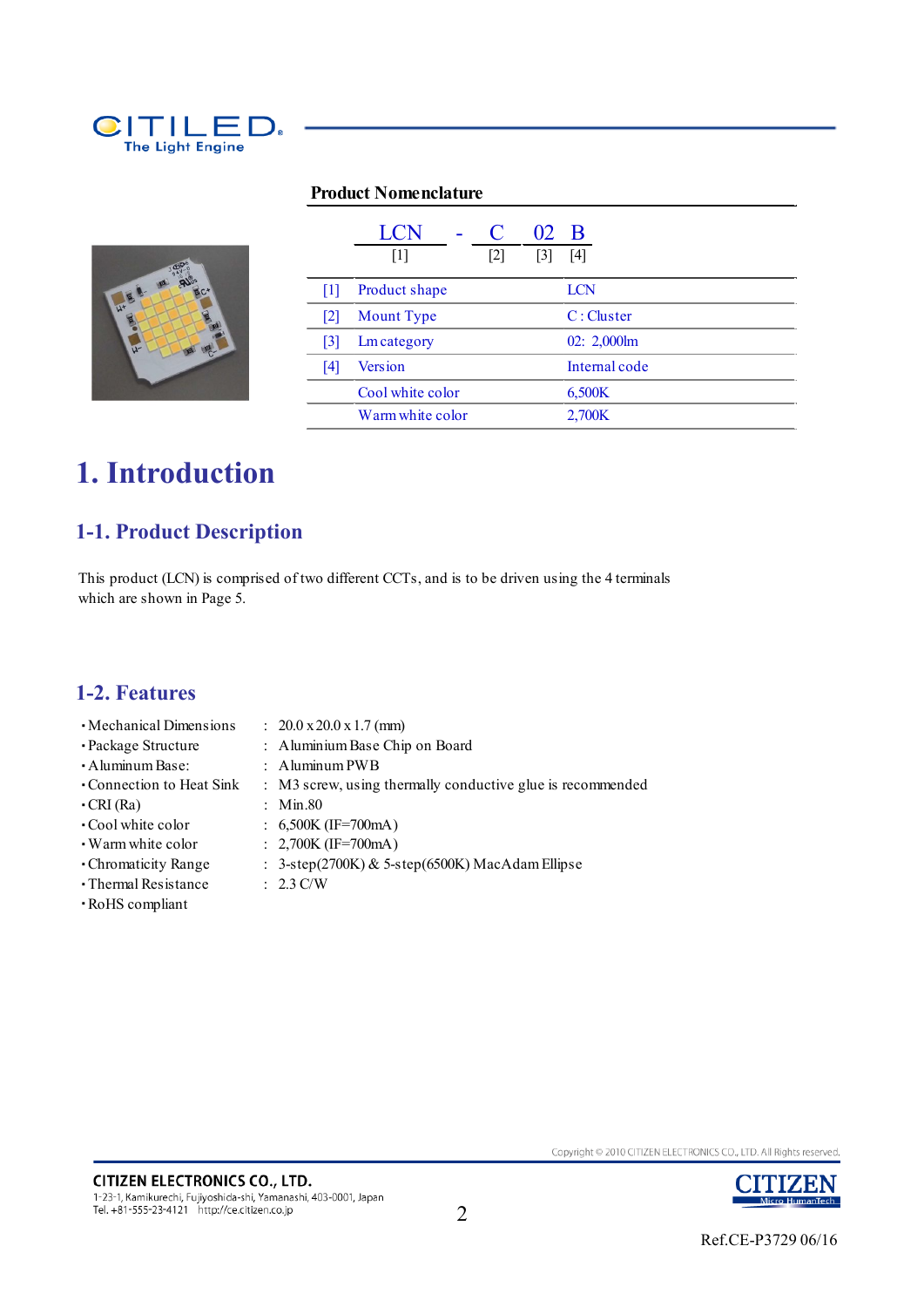

## **2. Performance Characteristics**

|              |                       |     |                |                                |       |                          |        |                    |                |      |        |                       | $(Tc=25C)$ |
|--------------|-----------------------|-----|----------------|--------------------------------|-------|--------------------------|--------|--------------------|----------------|------|--------|-----------------------|------------|
| Product cord | Nominal<br><b>CCT</b> |     | CRI(Ra)        | Luminous flux<br>$\text{Im}$ ) |       | Chromaticity             |        | Forward<br>Current | Voltage<br>(V) |      |        | Thermal<br>Resistance |            |
|              |                       | Ra  | R9             |                                |       |                          | w<br>л | (mA)               |                |      | $Rj-c$ |                       |            |
|              |                       | Min | Min            | Min.                           | Typ.  | Max.                     | Typ    | Typ                |                | Min. | Typ.   | <b>Max</b>            | (C/W)      |
| $LCN-C02B$   | 2700K                 | 80  | $\overline{0}$ | .678                           | 1,929 | $\overline{\phantom{a}}$ | 0.4543 | 0.4076             | 700.0          | 21.6 | 24.0   | 26.4                  | 2.3        |
|              | 6500K                 | 80  | $\mathbf{0}$   | .942                           | 2,232 |                          | 0.3111 | 0.3241             | 700.0          | 21.6 | 24.0   | 26.4                  | 2.3        |

## **2-1. Electro Optical Characteristics**

**Notes :**

1. The tolerance of measurement at our tester is VF+/-3%,  $\Phi v$ +/-10%, Chromaticity(x,y)+/-0.01 and Ra+/-2.

### **2-2. Absolute Maximum Ratings**

| <b>Parameter</b>          | <b>Symbol</b> | <b>Rating</b>   |        |
|---------------------------|---------------|-----------------|--------|
| Input Power [W]           | Pi            | 21.1            | $*1*4$ |
| Forward Current [mA]      | IF            | 800.0           | $*1$   |
| Reverse Voltage [V]       | Vr            | 3               |        |
| Operating Temperature [C] | Top           | $-30 \sim +100$ | $*5$   |
| Storage Temperature [C]   | <b>Tst</b>    | $-40 \sim +100$ |        |
| Case Temperature [C]      | Tc            | 85              | $*$    |
| Junction Temperature [C]  |               | 135             | $*3$   |

\*1. Input power and forward current are the values when the LED is used within the range of the derating characteristics in this data sheet.

\*2 Refer to 3. Mechanical Dimensions for Tc measurement point

\*3 Tj = Tc + Rj-c  $\times$  Pi

\*4 Absolute maximum of power input and Forward current are the summation of cool color & warm color, - not for individual value of each input

\*5 Tc refers to the delation curve in page 8, 4-3. Derating Characteristics when forward current input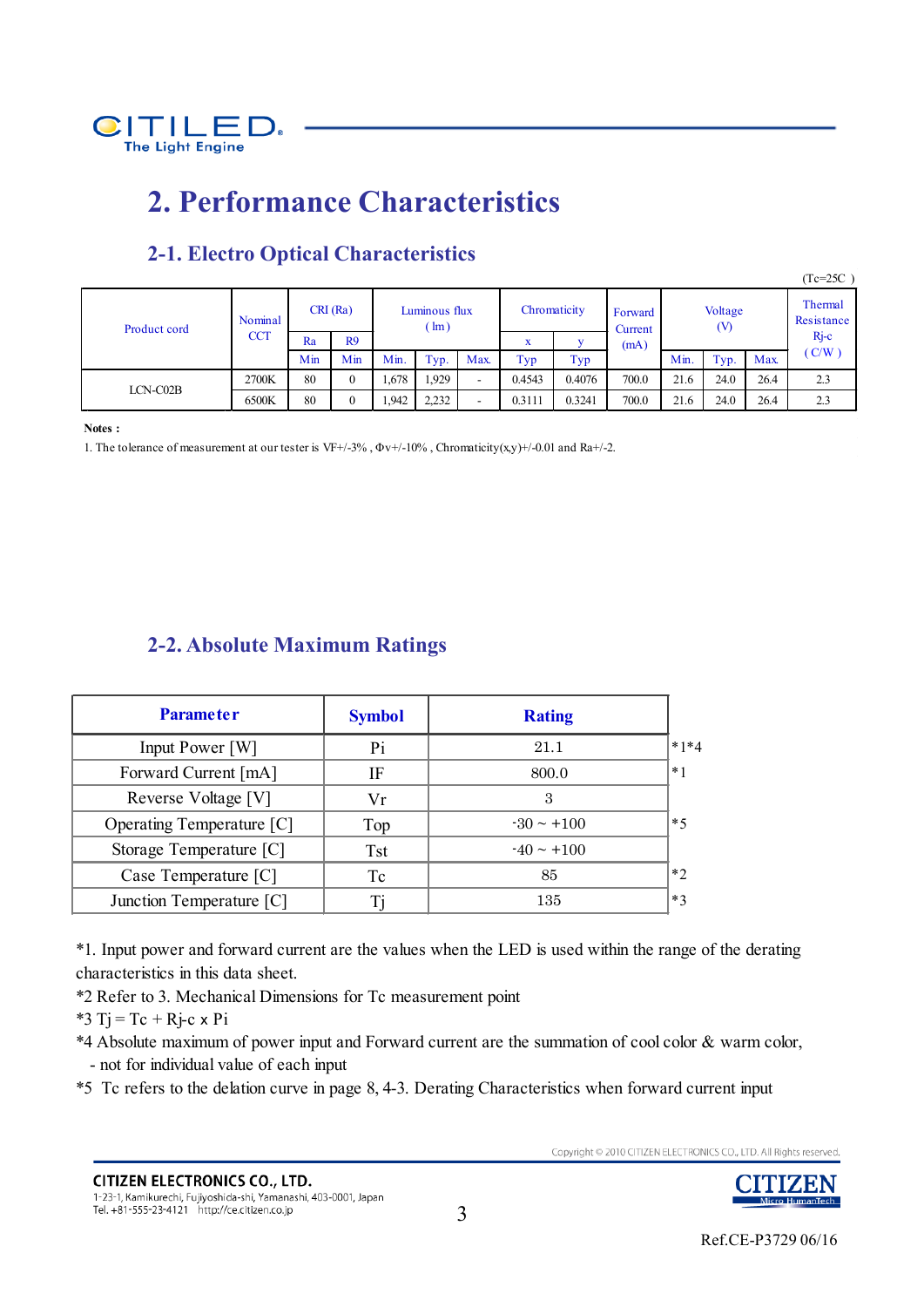

### **2-3. Chromaticity Characteristics**

|                        |                              |                               |                   |                   | $(Tc=25C)$                              |
|------------------------|------------------------------|-------------------------------|-------------------|-------------------|-----------------------------------------|
|                        |                              |                               |                   | Oval parameter    |                                         |
| <b>Color Region</b>    | <b>Nominal</b><br><b>CCT</b> | <b>Center Point</b><br>(x, y) | <b>Major Axis</b> | <b>Minor Axis</b> | <b>Ellipse</b><br><b>Rotation Angle</b> |
| 3-step MacAdam ellipse | 2700K                        | (0.4543,<br>$0.4076$ )        | 0.00774           | 0.00411           | 53.95                                   |

|                        |                              |                               |            |                                        | <b>Oval parameter</b> |                                  |
|------------------------|------------------------------|-------------------------------|------------|----------------------------------------|-----------------------|----------------------------------|
| <b>Color Region</b>    | <b>Nominal</b><br><b>CCT</b> | <b>Center Point</b><br>(x, y) |            | <b>Major Axis</b><br><b>Minor Axis</b> |                       | Ellipse<br><b>Rotation Angle</b> |
| 5-step MacAdam ellipse | 6500K                        | $(0.3111)$ .                  | $0.3241$ ) | 0.01115                                | 0.00475               | 57.65                            |

\* θ is the angle between the major axis of the ellipse and the x-axis, and a and b are the major and minor semi-axes of an ellipse. (Ref. IEC 60081:1997 AnnexD)



TIZEN

Micro HumanTech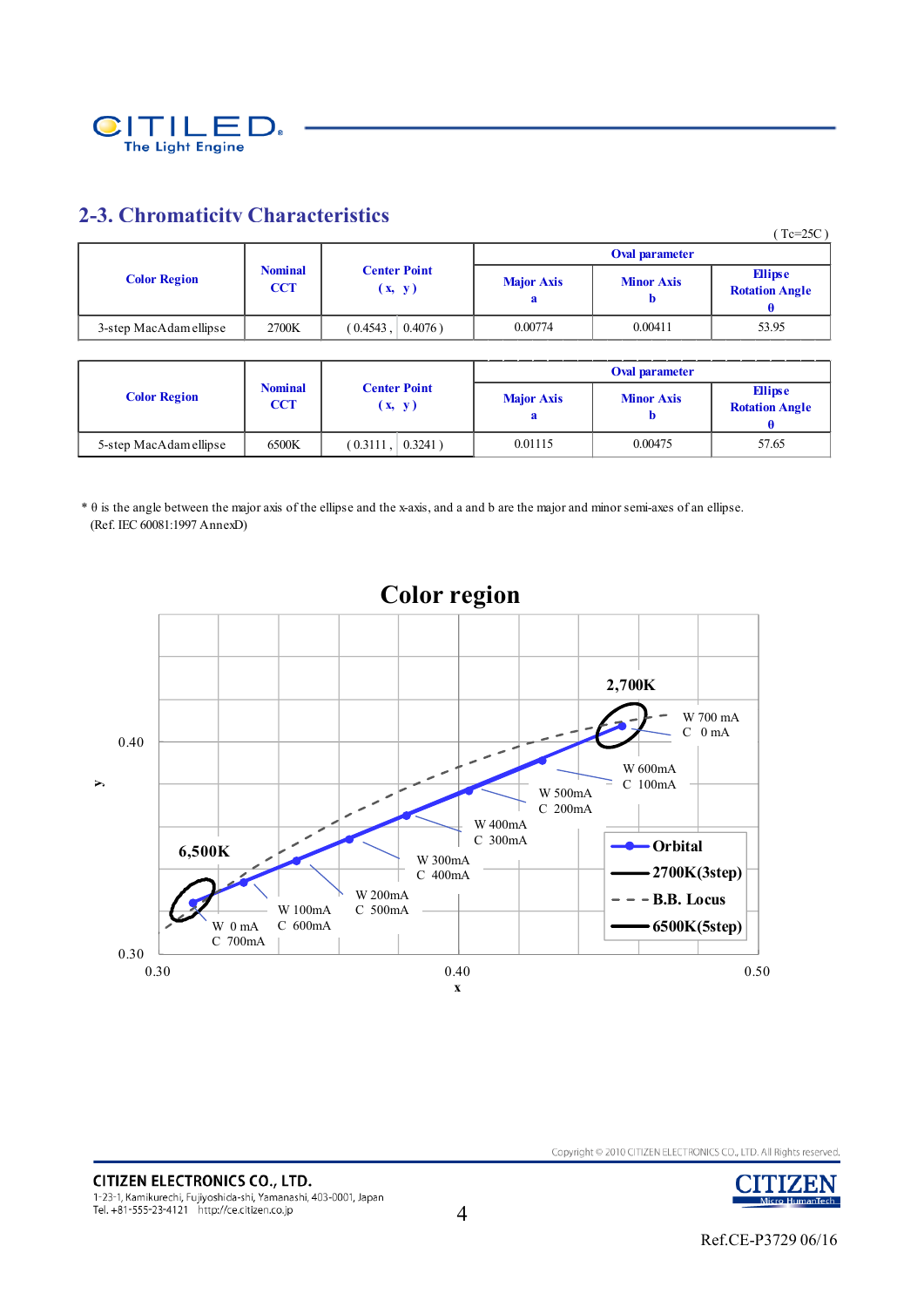

# **3. Mechanical Dimensions**



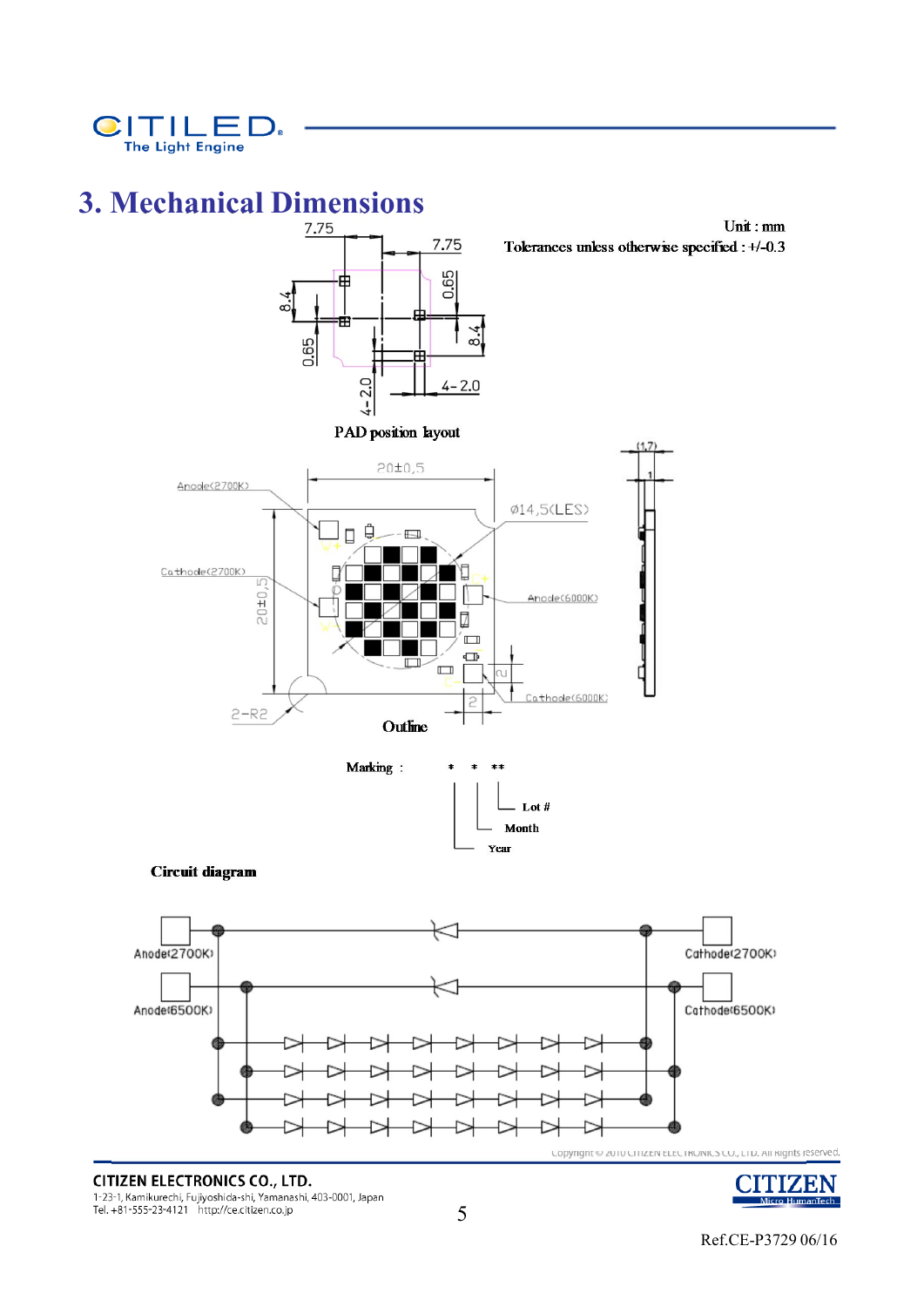

## **4. Characteristic Curves**

### **4-1. Forward Current Characteristics / Temperature Characteristics**





**Forward current vs. xy Chromaticity and Solution 2 and Solution 2 and Solution 2 and Solution 2 and Solution 2 and Solution 2 and Solution 2 and Solution 2 and Solution 2 and Solution 2 and Solution 2 and Solution 2 and** 





**Case Temperature vs. Forward Voltage Case Temperature vs. Relative Luminous Flux**

**Forward Voltage [V]**

Forward Voltage [V]



\* Characteristics data shown here are for reference purpose only. (Not fuaranteed data)

**CITIZEN ELECTRONICS CO., LTD.** 1-23-1, Kamikurechi, Fujiyoshida-shi, Yamanashi, 403-0001, Japan Tel. +81-555-23-4121 http://ce.citizen.co.jp



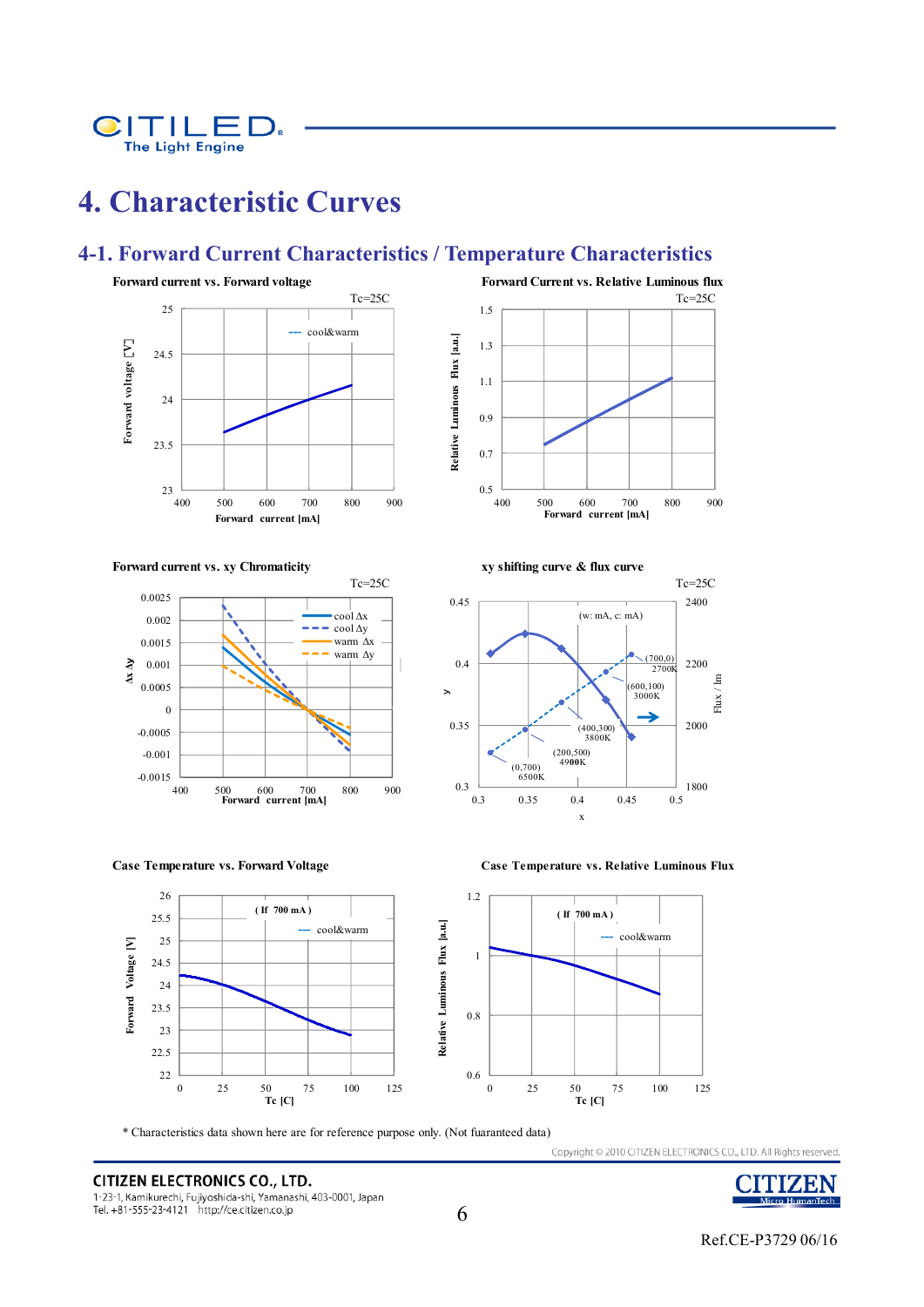

## **4-2. Optical Characteristics**

### **Spectrum**



#### **Radiation Characteristic**

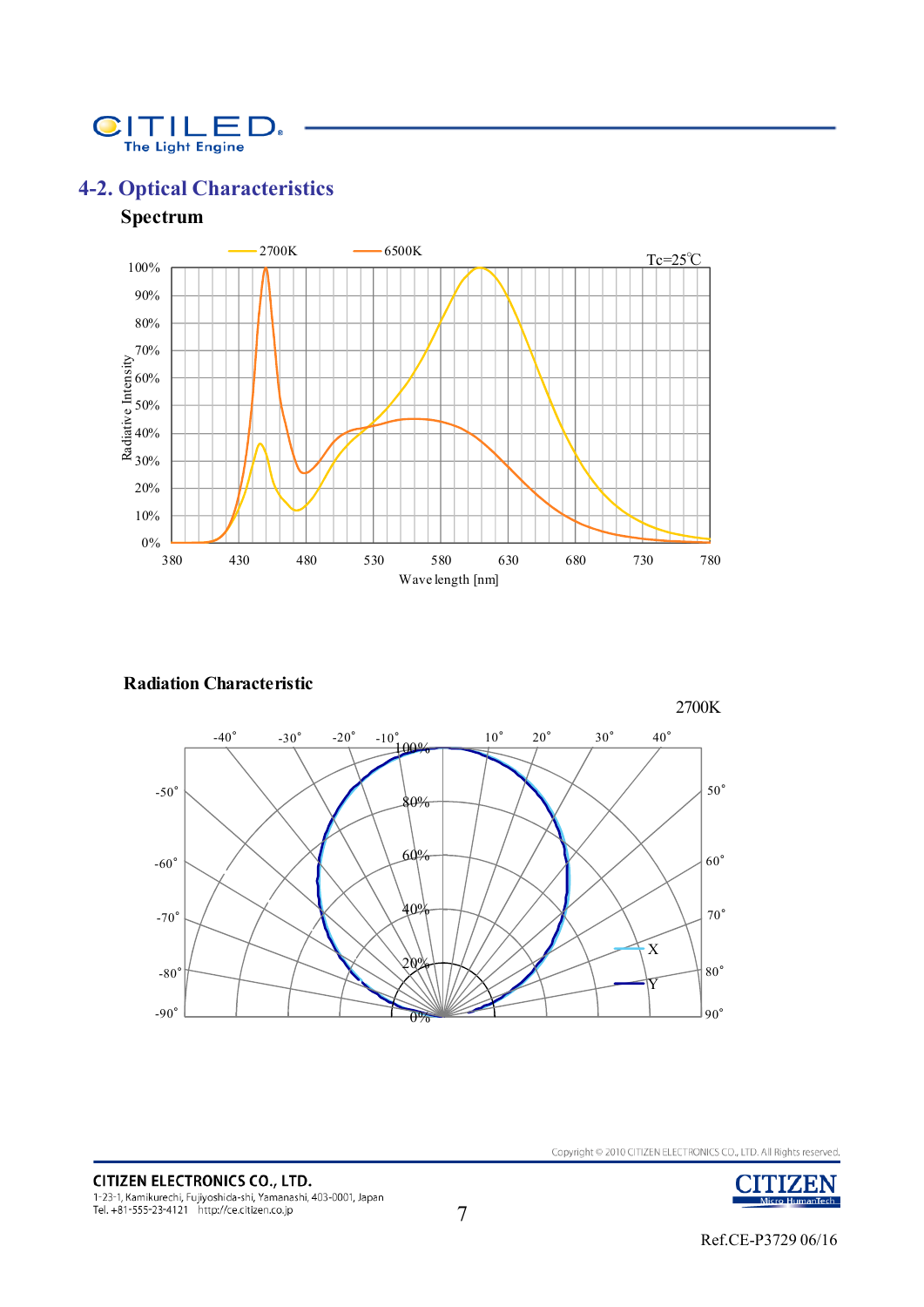



## **4-2. Optical Characteristics (continued)**

## **4-3. Derating Characteristics**



**Case Temperature vs. Allowable Forward Current**

**CITIZEN ELECTRONICS CO., LTD.** 1-23-1, Kamikurechi, Fujiyoshida-shi, Yamanashi, 403-0001, Japan<br>Tel. +81-555-23-4121 http://ce.citizen.co.jp

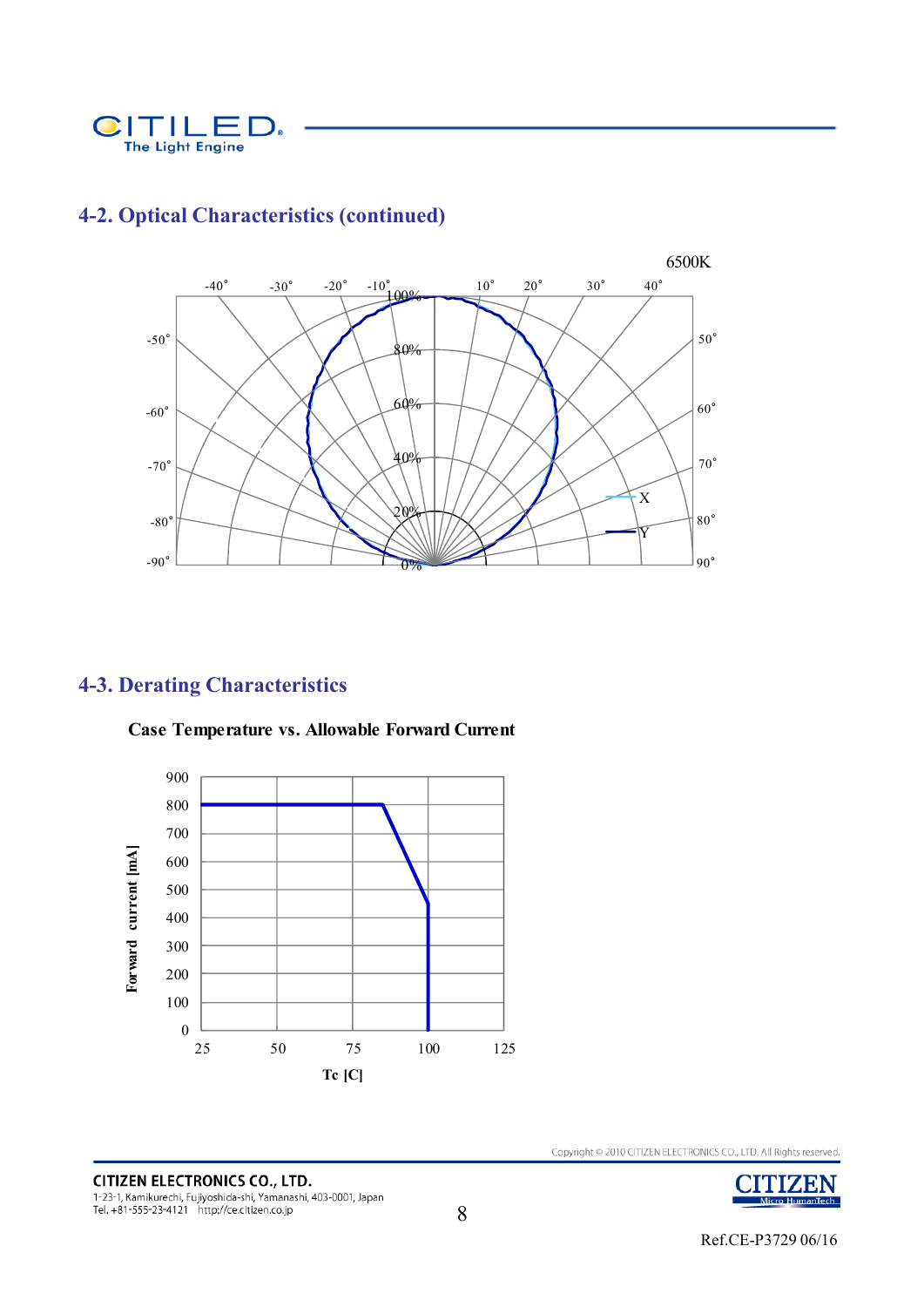

## **5. Reliability**

## **5-1. Reliability Test**

| <b>Test Item</b>              | <b>Test Condition</b>                                                                           |
|-------------------------------|-------------------------------------------------------------------------------------------------|
| Continuous Operation Test     | IF = 700 mA Tc=85 C, 1000 hours                                                                 |
| Low Temperature Storage Test  | $Ta = -40 C \times 1000$ hours                                                                  |
| High Temperature Storage Test | $Ta = 100 C \times 1000$ hours                                                                  |
| Moisture-proof Test           | Tc=60 C, 95 %RH for 1000 hours                                                                  |
| Thermal Shock Test            | $-40 \text{ C} \times 30 \text{ minutes} - 100 \text{ C} \times 30 \text{ minutes}$ , 100 cycle |

### **5-2. Failure Criteria**

( Tc=25C )

| <b>Measuring Item</b> | <b>Symbol</b> | <b>Measuring Condition</b> | <b>Failure Criteria</b>  |
|-----------------------|---------------|----------------------------|--------------------------|
| Power Dissipation     | VF            | IF $=700$ mA               | $>U \times 1.1$          |
| Total Luminous Flux   | Φv            | $IF = 700mA$               | $\langle$ S $\times$ 0.7 |

U defines the upper limit of the specified characteristics. S defines the initial value.

Note : Measurement shall be taken between 2 hours and 24 hours, and the test pieces should be return to the normal ambient conditions after the completion of each test.

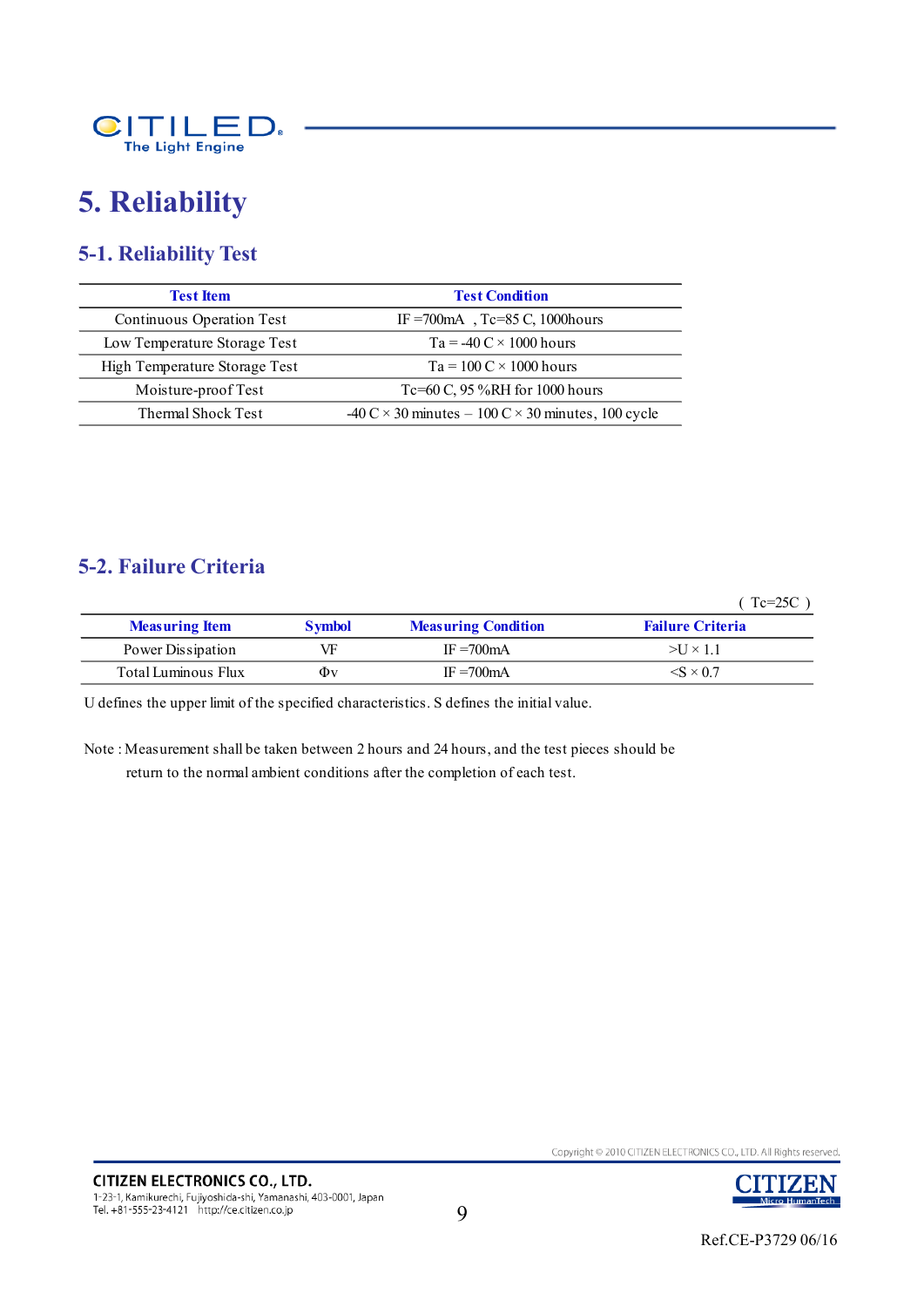

## **6. Packing Specification**

## **6-1. Packing**

An empty tray is placed on top of a 6-tier tray which contain 30 pieces each. (Smallest packing unit: 150 pieces)

A label with product name, quantity and lot number is placed on the upper empty tray.

Tray (Dimensions: 310 x 210 x 12 mm / Materials: Electrically conductive PS)



Product 30pcs/tray

#### **Example of indication label**

| <b>CUSTOMER</b><br>$: LCN***************$ (1<br>Type<br>$P N_0$ : ******<br>Lot No: *******<br>$-3$<br><b>***</b><br>$-4(4)$<br>Date<br><b>PASS</b><br>$-(5)$<br>$+***$<br>$Q'$ ty<br><b>CITIZEN ELECTRONICS CO., LTD.</b> | 1. TYPE<br>e.g. LCN-C02B<br>2. P.No. (Cutomer's P/N)<br>$3.$ Lot No.<br>- First letter: Last digit of the year $e.g. 5: year 2015$<br>- Second letter: Production month<br>Note: October, November and December are designated X, Y and Z.<br>- Third & forth letter: CE's control number<br>4. Shipping Date | e.g. 1: Janua<br>e.g. 5X02 |
|----------------------------------------------------------------------------------------------------------------------------------------------------------------------------------------------------------------------------|---------------------------------------------------------------------------------------------------------------------------------------------------------------------------------------------------------------------------------------------------------------------------------------------------------------|----------------------------|
|----------------------------------------------------------------------------------------------------------------------------------------------------------------------------------------------------------------------------|---------------------------------------------------------------------------------------------------------------------------------------------------------------------------------------------------------------------------------------------------------------------------------------------------------------|----------------------------|

5. Quantity

## **CITIZEN ELECTRONICS CO., LTD.**

1-23-1, Kamikurechi, Fujiyoshida-shi, Yamanashi, 403-0001, Japan<br>Tel. +81-555-23-4121 http://ce.citizen.co.jp

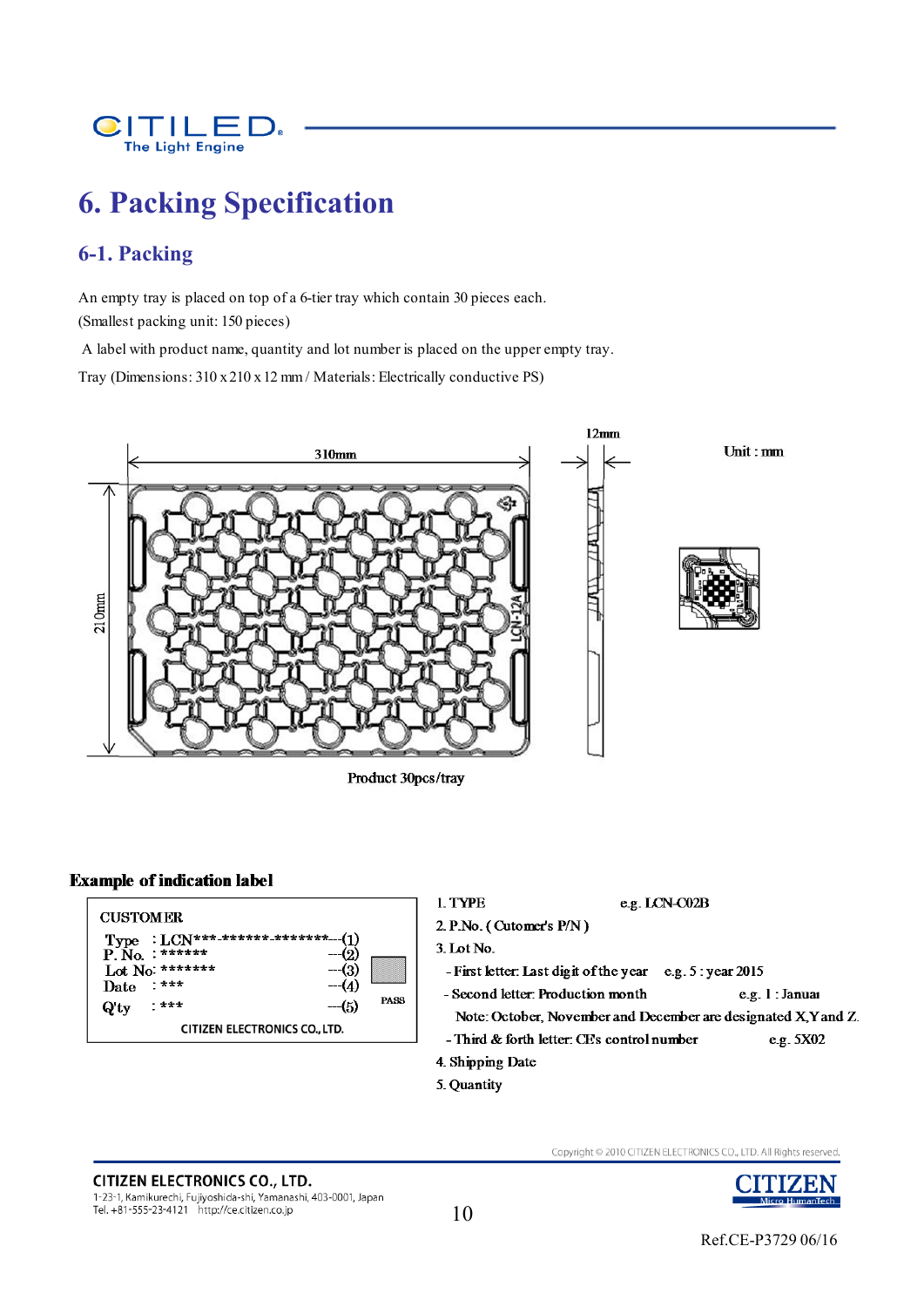

## **7. Precaution**

## **7-1. Handling with care for this product**

-Both the light emitting area (warm & cool) is composed of resin materials.

Please avoid the resin area from being pressed, stressed, rubbed, come into contact with sharp metal nail

(e.g. edge of reflector part) because the function, performance and reliability of this product

are negatively impacted.

-Please be aware that this product should not come into contact with any other parts while incorporating in your lighting apparatus or your other products.

-Please be aware that careful handling is required after the attachment of lead wires to prevent the application of any load to the connections.

### **7-2. Countermeasure against static electricity**

-Handling of this product needs countermeasures against static electricity

because this is a semiconductor product.

-Please take adequate measures to prevent any static electricity being produced

such as the wearing of a wristband or anti-static gloves when handling this product.

-Every manufacturing facility in regard to the product (plant, equipment, machine, carrier machine

and conveyance unit) should be connected to ground and please avoid the product to be electric-charged.

-ESD sensitivity of this product is over 1000V (HBM, based on JEITA ED-4701/304).

-After assembling the LEDs into your final product(s), it is recommended to check whether the assembled LEDs are damaged by static electricity (electrical leak phenomenon) or not.

-It is easy to find static damaged LED dies by a light-on test with the minimum current value.

### **7-3. Caution of product assembly**

-Regarding this product assembling on the heat sink, it is recommended to use M3 screw  $\&$  to use thermal conductivity glue or grease, and please optimize the assembly conditions according to the specifications of the thermal conductivity glue or grease

It might be good for screw tightening on the heat sink to do temporary tightening and final tightening.

In addition, please don't press with excess stress on the product while the assembly. And, the surfaces of thermal

conductivity glue or grease, should be kept clean, therefore please remove pollution, fluid and oil on the surfaces.

-The condition of the product assembling on the heat sink and the control of screw tightening torque needs to be optimized according to the specification of the heat sink.

-Roughness, unevenness and burr of surface negatively impact thermal bonding between the product and heat sink and increase heat thermal resistance between them.

Confidence of thermally and mechanical coupling between the product and heat sink are confirmed by checking the mounting surface and measuring the case temperature of the product.

-In order to reduce the thermal resistance at assembly, it might be good to use TIM (Thermal Interface Material) on whole contact surface of the product.

In case of using thermal grease for the TIM, it might be good to apply uniformly on the contact surface of the product. In case of using thermal sheet for the TIM, it might be good to make sure that the product is NOT strained by stress when the screws are tightened for assembly.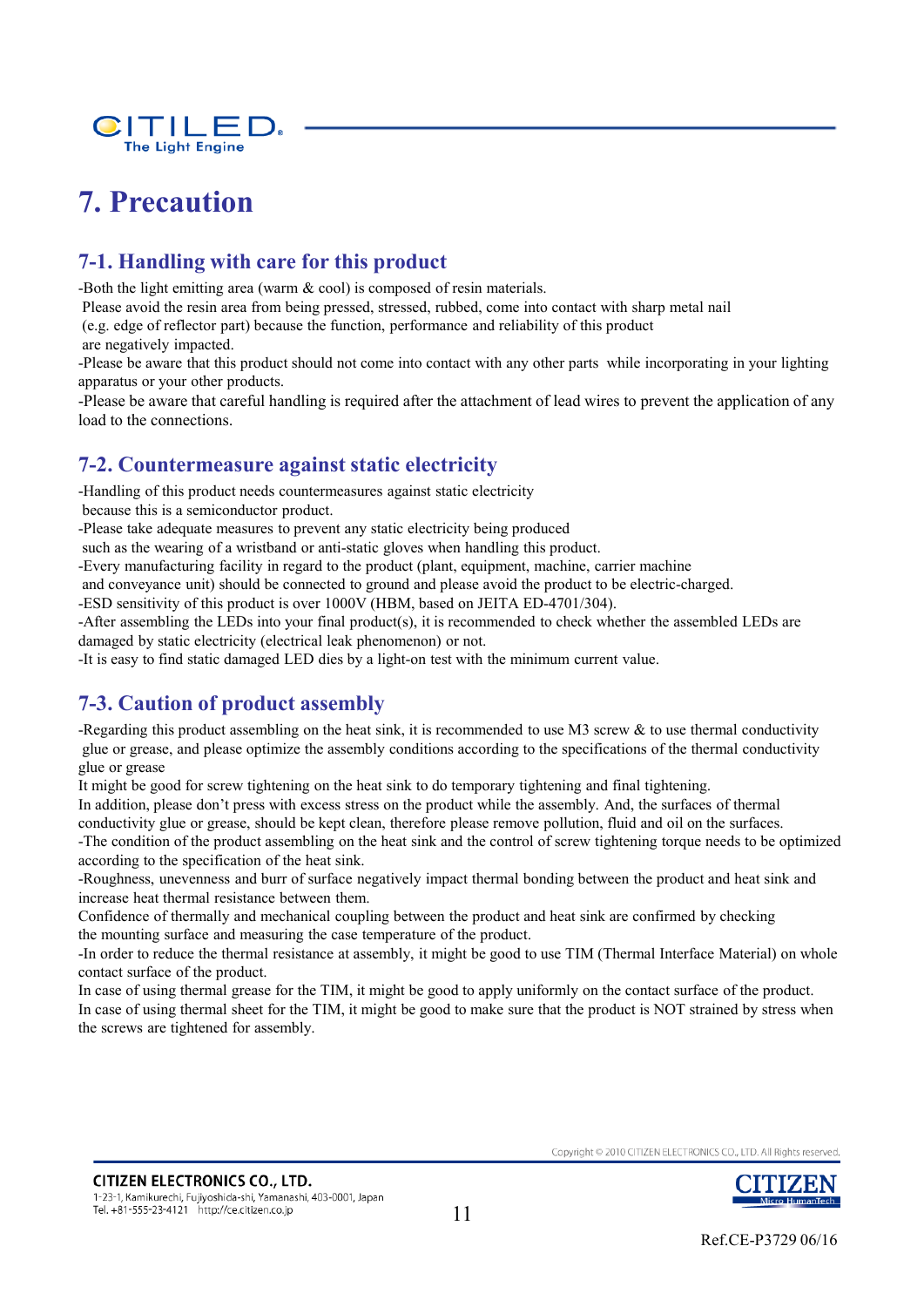

## **7-4. Thermal Design**

-The thermal design to draw heat away from the LED junction is most critical parameter for an LED illumination system. High operating temperatures at the LED junction adversely affect the performance of LED's light output and lifetime. Therefore the LED junction temperature should not exceed the absolute maximum rating in LED illumination system. -The LED junction temperature while operation of LED illumination system depends upon

thermal resistance of internal LED package (Rj-c), outer thermal resistances of LED package, power loss and ambient temperature. Please take both of the thermal design specifications and ambient temperature conditions into consideration for the setting of driving conditions. -For more information, please refer to application note "Thermal Management".

## **7-5. Driving Current**

-A constant current is required as an applying driving current to this product. In the case of constant voltage driving, please connect current-limiting resistor to each products in series and control the driving current to keep under the absolute maximum rating forward current value.

-Electrical transient might apply excess voltage, excess current and reverse voltage to the product(s).

They also affect negative impact on the product(s) therefore please make sure that no excess voltage,

excess current and reverse voltage is applied to the product(s) .

#### -**7-6. Lighting at a minimum current value**

-In a case where the minimum current(IF min) is applied to the product, some of LED dice in the product might look different in their brightness due to the individual difference of the LED dice, and they are not failed.

#### -**7-7. Electrical Safety**

-This product is designed and produced according to IEC 62031:2008

(IEC 62031:2008 LED modules for general lighting. Safety specification)

-Dielectric voltage withstand test has been conducted on this product to see any failure after applying

voltage between active pads and aluminum section of the product, and to pass at least 500V.

-Considering conformity assessment for IEC62031:2008, almost all items of the specification depend upon your final product of LED illumination system.

Therefore, please confirm with your final product for electrical safety of your product.

As well, the products comply with the criteria of IEC62031:2008 as single LED package.

-This product itself is designed to cover UL requirements that may apply on the final product. however,

the UL certification still needs to be granted as the final product level which is depending on the design structure, materials used and how the LED is placed and fixed in the final product. Therefore please confirm electrical safety and dielectric in final product.

-Component failures can be caused by excessive voltage.

-Discharge before handling this product.

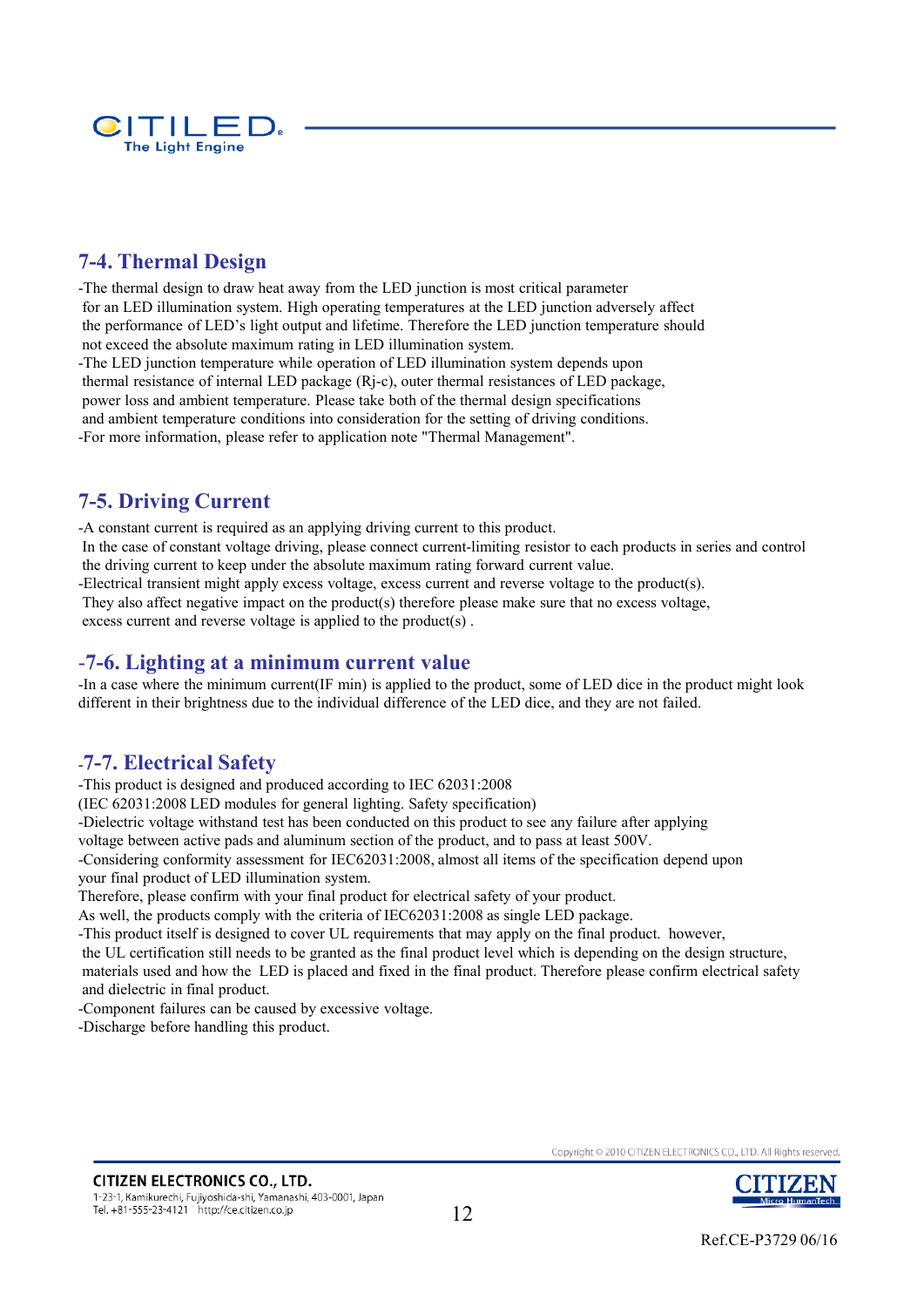

## **7-8. Recommended soldering Condition (This product is not adaptable to reflow process.)**

#### -For manual soldering

Please use lead-free soldering. Soldering shall be implemented using a soldering bit at a temperature lower than 350C, and shall be finished within 3.5 seconds for one land.

No external force shall be applied to resin part while soldering is implemented.

Next process of soldering should be carried out after the product has return to ambient temperature. -For soldering correction

Regarding soldering correction, above conditions shall be applied.

Contacts number of soldering bit should be within twice for each terminal as a correction.

\* Citizen Electronics cannot guarantee if usage exceeds these recommended conditions. Please use it after sufficient verification is carried out on your own risk if absolutely necessary.

#### **7-9. Eye Safety**

-The International Electrical Commission (IEC) published in 2006 IEC 62471 "2006 Photobiological safety of lamps and lamp systems " which includes LEDs within its scope. When sorting single LEDs according to IEC 62471, almost all white LEDs can be classified as belonging to either Exempt Group (no hazard) or Risk Group 1 (low risk). -However, Optical characteristics of LEDs such as radiant flux, spectrum and light distribution are factors that affect the risk group determination of the LED, and especially a high-power LED, that emits light containing blue wavelengths, might have properties equivalent to those of Risk Group 2 (moderate risk). -Great care should be taken when directly viewing an LED that is driven at high current, has multiple uses as a module or when focusing the light with optical instruments, as these actions might greatly increase the hazard to your eyes. -It is recommended to regard the evaluation of stand-alone LED packages as a reference and to evaluate your final product.

#### **7-10. This product is not designed for usage under the following conditions.**

If the product might be used under the following conditions, you shall evaluate its effect

and appropriate them. In places where the product might:

-directly and indirectly get wet due to rain and/or at place with the fear.

-be damaged by seawater and/or at place with the fear

-be exposed to corrosive gas (such as Cl2, H2S, NH3, SOx, NOx and so on) and/or at place with the fear. -be exposed to dust, fluid or oil and/or at place with the fear.

-be put in the enclosed space with halogenated substance and/or gas (such as Br, Cl and so on).



Ref.CE-P3729 06/16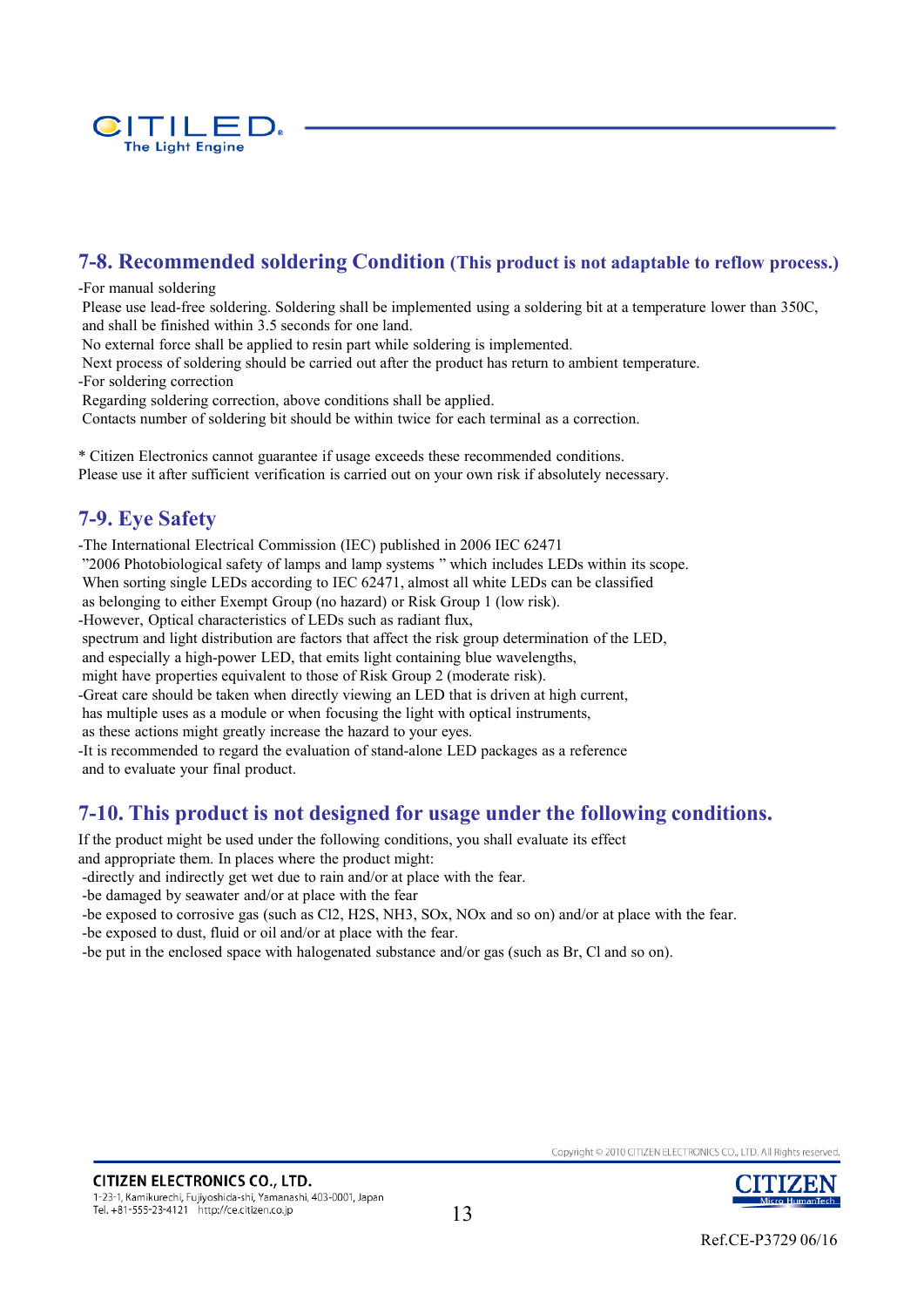

## **8. Warranty**

(1) CITIZEN ELECTRONICS guarantees the term of the reliability test results and elementary substances of the supplies to be within the set conditions. Please note that any accident/damage that occurs during or because of usage that deviates from the conditions contained in the specifications are not warrantable.

- (2) Although CITIZEN ELECTRONICS will deliver products of quality assured by the terms included in these specifications, incorporation in actual machines, lifetime in actual use and another quality shall be confirmed sufficiently by customers. Customers are responsible for ensuring quality and to meet the specifications such as with regard to the security / the performance to standards of safety / reliability of the finished product.
- (3) The use of this product is intended for use in general electronics such as business machines, communication equipment, audio-visual equipment, household electrical appliances and measurement devices, etc.
- (4) If this product is considered to be used in applications where high reliability is required and failure or malfunction have a direct influence on human life or health such as aerospace instrument, medical equipment, atomic energy control devices and so on, please contact Citizen Electronics beforehand.

## **9. Action for failed product**

- (1) If a failed product is found, action shall be taken after consultation between both sides. However, in cases where it is obvious that the relevant failed product is attributed to CITIZEN ELECTRONICS, action will be limited to product replacement delivery.
- (2) When a failed product is returned, the failure phenomenon should be specified in writing and attached. CITIZEN ELECTRONICS will review the condition promptly and report the result to the customer.

## **10. Others**

- (1) All matters of this product's quality with regard to the customer are mentioned in these specifications, and any matters which are not mentioned in these specifications in items stated prior to receipt shall lose efficacy.
- (2) When a question occurs about the contents of these specifications, please contact CITIZEN ELECTRONICS. In addition, if there is any discrepancy in the contents of these specifications, both sides shall handle the matter with gentlemanlike discussion.
- (3) Please do not conduct any actions equal to reverse-engineering such as the disassembling or the analysis of this product without CITIZEN's permission.

Please contact CITIZEN directly without disassembling in any way if a failure is found in this product.

(4) If this product is not returned within three weeks after this specification has been published, it is judged that the contents have been accepted.

CITIZEN Micro HumanTech is a registered trademark of Citizen Holding Co., Japan. CITILED is a registered trademark of CITIZEN ELECTRONICS CO., LTD. Japan

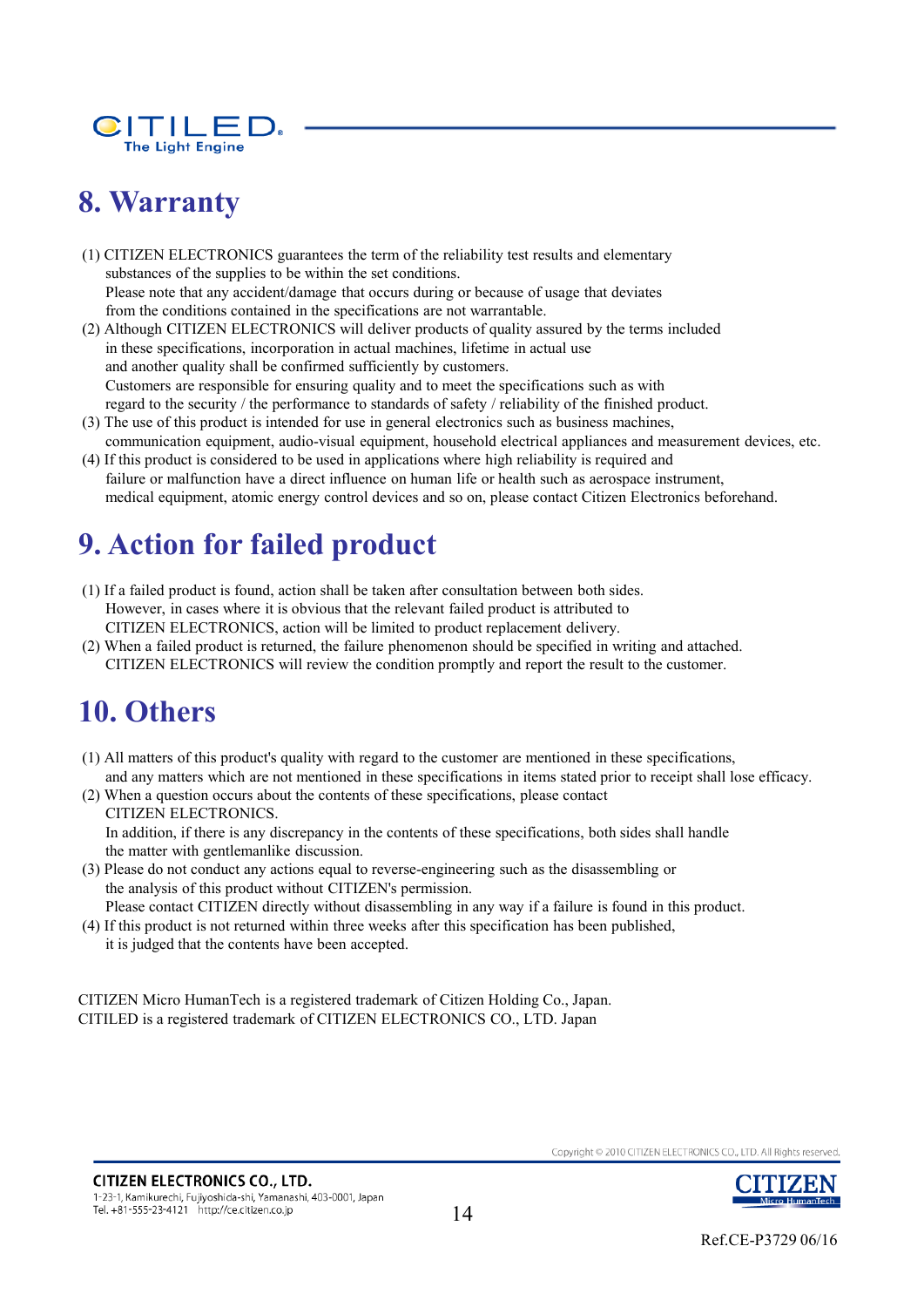

## **11. Use of this product**

**(1)** This document is provided for reference purposes only so that CITIZEN ELECTRONICS' products are used as intended. CITIZEN ELECTRONICS neither makes warranties or representations with respect to the accuracy or completeness of the information contained in this document nor grants any license to any intellectual property rights or any other rights of CITIZEN ELECTRONICS or any third party with respect to the information in this document.

**(2)** All information included in this document such as product data, diagrams, charts, is current as of the date this document is issued.

Such information, however, is subject to change without any prior notice.

Before purchasing or using any CITIZEN ELECTRONICS' products listed in this document, please confirm the latest product information with a CITIZEN ELECTRONICS' sales office, and formal specifications must be exchanged and signed by both parties prior to mass production.

**(3)** CITIZEN ELECTRONICS has used reasonable care in compiling the information included in this document, but CITIZEN ELECTRONICS assumes no liability whatsoever for any damages incurred as a result of errors or omissions in the information included in this document.

**(4)** Absent a written signed agreement, except as provided in the relevant terms and conditions of sale for product, and to the maximum extent allowable by law, CITIZEN ELECTRONICS assumes no liability whatsoever, including without limitation, indirect, consequential, special, or incidental damages or loss, including without limitation, loss of profits, loss of opportunities, business interruption and loss of data, and disclaims any and all express or implied warranties and conditions related to sale, use of product, or information, including warranties or conditions of merchantability, fitness for a particular purpose, accuracy of information, or no infringement.

**(5)** Though CITIZEN ELECTRONICS works continually to improve products' quality and reliability, products can malfunction or fail. Customers are responsible for complying with safety standards and for providing adequate designs and safeguards to minimize risk and avoid situations in which a malfunction or failure of a product could cause loss of human life, bodily injury or damage to property, including data loss or corruption.

In addition, customers are also responsible for determining the appropriateness of use of any information contained in this document such as application cases not only with evaluating by their own but also by the entire system. CITIZEN ELECTRONICS assumes no liability for customers' product design or applications.

**(6)** Please contact CITIZEN ELECTRONICS' sales office if you have any questions regarding the information contained in this document, or if you have any other inquiries.

CITIZEN Micro HumanTech is a registered trademark of Citizen Holding Co., Japan. CITILED is a registered trademark of CITIZEN ELECTRONICS CO., LTD. Japan